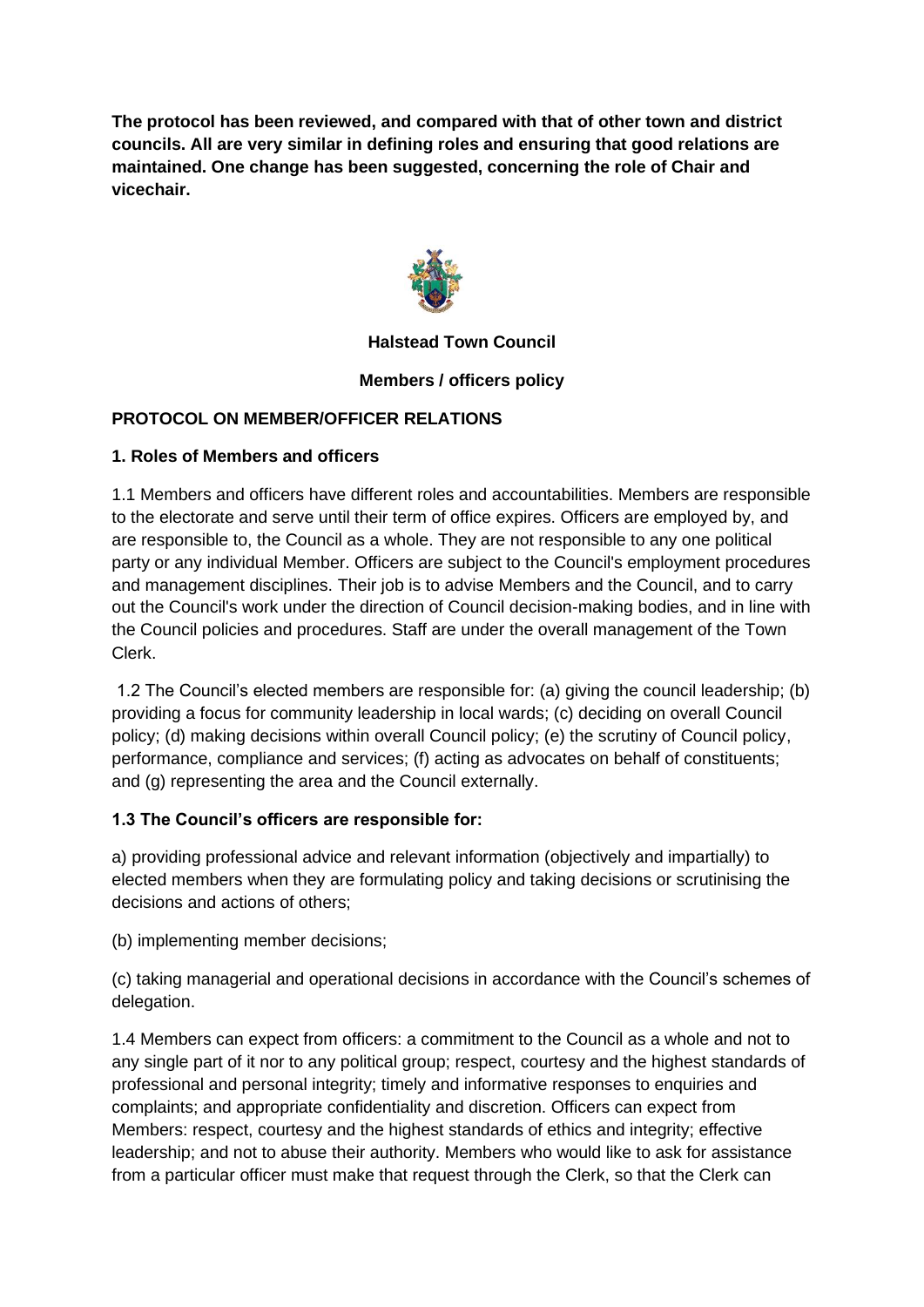assess whether this extra task is in line with the workload of the officer, and whether the request is appropriate, or whether all members should be informed of the request.

1.5 Officers have a duty to present impartial information and to keep all Members fully informed about developments of significance.

Care must be taken by both officers and Members to ensure that officers' political impartiality is not compromised. Members of the Leadership Team (Chairman and Vice-Chairman) must take special care to avoid and to be seen to avoid placing pressure on officers to act other than in an impartial way. This is particularly important given their additional responsibilities and decision-making powers.

1.6 Appointments of all officers are made by a Staff Advisory Committee made up of Members, with the Town Clerk.

1.7 The Town Clerk has regular informal meetings with the Chairman and Vice-Chairman. This forum gives preliminary consideration to forthcoming policy issues and agenda but is precluded by law from taking key decisions, and does not confer any special powers or management role on the Chairman and Vicechairman.

1.8 Officer advice and analysis will be made available to minority parties.

1.9 Officers will give advice and information to any Member or group of Members.

# 2**. The decision-making process**

2.1 Decisions such as the setting of the Council tax can only be made by full Council. Decisions by party political groups are not Council decisions and should not be presented as such to the public and press. Representations to a political group by interested parties on any matter for Council decision are not representations made to the Council.

3. **Reports to Council** are prepared by officers and contain advice to Members. If Members decide not to follow that advice, the correct course is for Members to do so in a formal meeting and for the meeting to decide upon an alternative course of action. Officers must give full and impartial advice and should not exclude options if these are valid alternatives on the assumption that they may be unpalatable to one political group. There is nothing improper in reports being subsequently amended by an officer if preliminary consideration discloses that key issues have not been adequately explained or that relevant options have not been properly addressed.

3.1 Members cannot instruct an officer not to present a report if the officer considers it proper to do so. If the report is not regarded as appropriate by Council, the remedy is for Council to not agree its recommendations.

3.2 Any member of any party may submit an item for the agenda.

## 4.**Working relationships**

4.1 There must be mutual respect between Members and officers. Officers cannot respond to public comment from Members. This means that Members must take care about public comment about individual officers and not seek to undermine their position by personal criticism, rudeness, abuse or ridicule. This does not prevent Members from criticising the